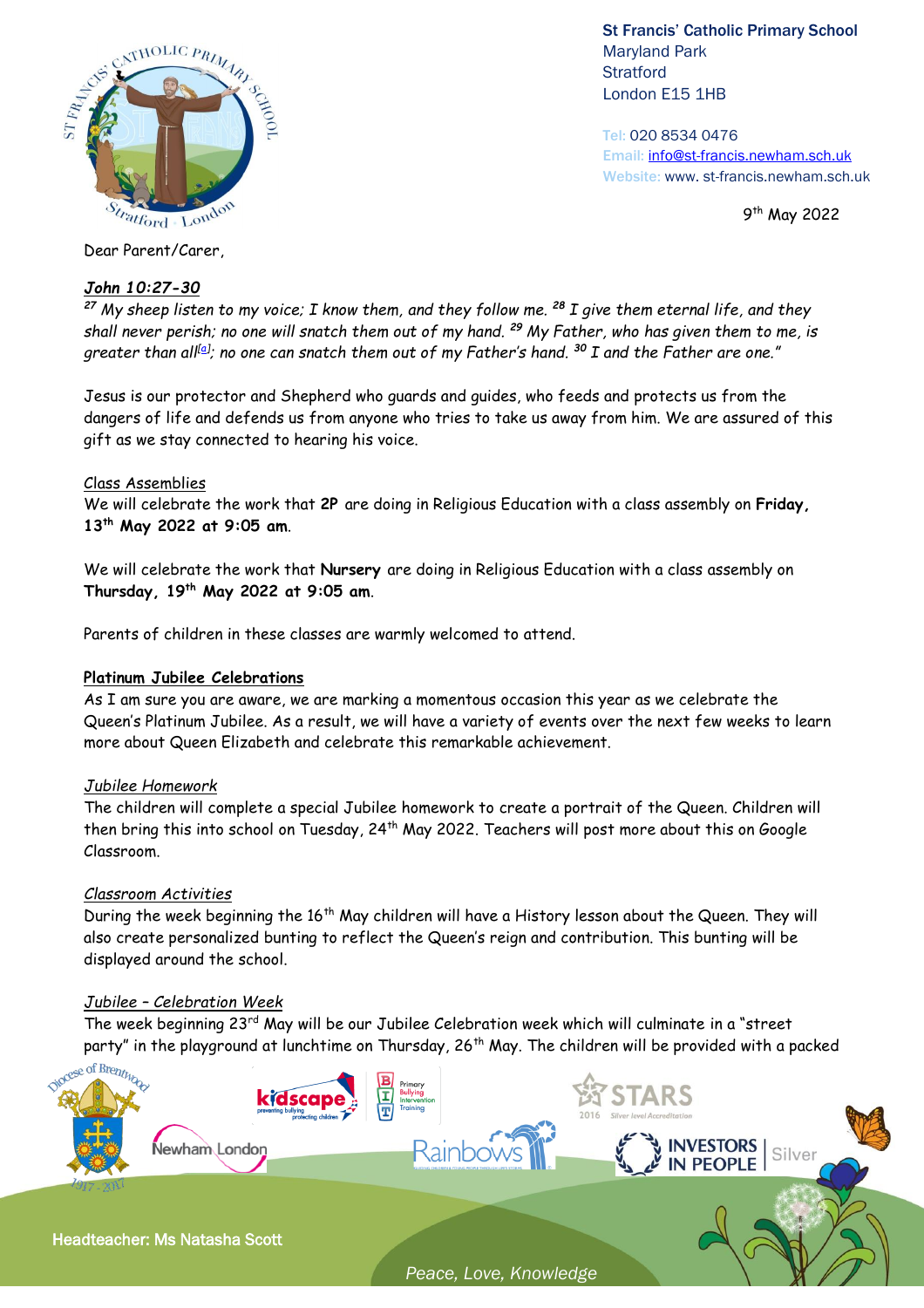lunch for the picnic. In addition, we will ask the children to come to school that day wearing, red, white and/or blue for a non-uniform day. The children can donate £1 for this day using ParentPay.

### **Jubilee Royal Bake Off**

We are calling all bakers to take part in the St Francis' Jubilee Royal Bake off to celebrate the Queen's Jubilee! We are asking our talented parents to create a cake that they feel represents the Queen's 70 year reign.

Cakes would need to be in school on the morning of 27th May 2022. A full list of ingredients will be required for each entry and no cakes with nuts will be allowed.

There will be prizes for the best cakes chosen by the children! Please complete the form below if you would like to enter the St Francis' Jubilee Royal Bake Off by Monday, 16th May 2022. <https://forms.gle/ayTB5uernu2E329i6>

# **PE Kit**

The school's PE kit consists of:

- White polo shirt
- Navy shorts or navy joggers
- Plimsolls or black trainers in year 5 and 6

Cycling shorts or tights are not permitted.



Also available for the PE uniform is a PE sweatshirt this can be worn for outdoor PE and after school clubs. Children should not have PE lessons in their blazers or cardigans/jumpers. I would strongly encourage parents to invest in the PE sweatshirt.

#### **Maths Market Week**

During the week beginning, 23<sup>rd</sup> May, we will be holding our annual Maths Market Week. Throughout the week, the children will have the opportunity to be young entrepreneurs by developing a business plan for a product/service they would like to sell. The products this year will have a special royal theme to celebrate the Queen's Jubilee. **There will also be an opportunity for you to purchase the items that the children have made on our Market Day,** Friday **27th May 2022 from 2:15 – 3:15**.



*Peace, Love, Knowledge*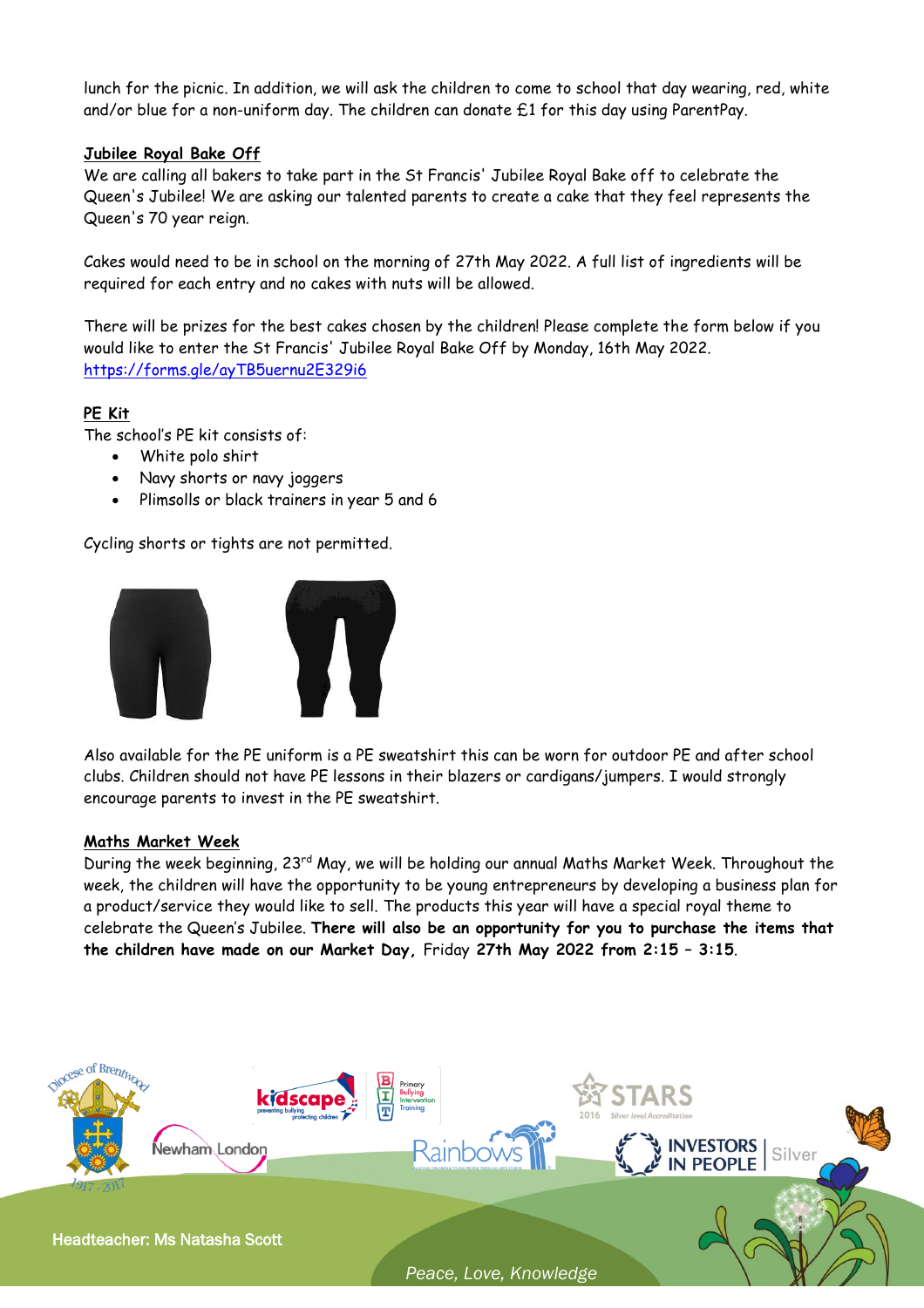# **Cycle Safety**

The London Borough of Newham is committed to making cycling a safe, enjoyable and practical method of transport in the borough. Anybody who lives, works or studies in the borough is entitled to the following free services:

**<https://www.cycleconfident.com/sponsors/newham/>**

# **Free School Meals**

Please check to see if your child is eligible for free school meals, eligible children may receive holiday vouchers to support with food purchase during holiday times. Please check to see if your child is qualified **[https://www.newham.gov.uk/schools-education/free-school-meals/2.](https://www.newham.gov.uk/schools-education/free-school-meals/2)** 

# **School Uniform**

Just a reminder that we no longer have a separate summer uniform. Please note the school uniform expectations on the school's website <https://st-francis.newham.sch.uk/parents-carers/school-uniform/>

# **Queen's Platinum Jubilee**

As I am sure you are aware, we are celebrating the Queen's Platinum Jubilee this year. In honour of this, there are two bank holidays on the  $2^{nd}$  and  $3^{rd}$  June (during the school's half term break). As a result, schools have been asked to set aside an additional day in their school calendar for this additional bank holiday; **therefore, on Monday, 6th June the school will be closed for the Queen's Platinum Jubilee. We will reopen on Tuesday, 7th June 2022**.

# **Coronavirus Update**

From 1st April the Coronavirus guidance changed. Please check the NHS website for the most up to date guidance.

While you're no longer legally required to self-isolate if you have COVID-19, you should try to stay at home and away from others to avoid passing on the virus.

# **How long to stay at home and away from others if you've tested positive for COVID-19?**

If you have COVID-19, you can pass on the virus to other people for up to 10 days from when your infection starts. Many people will no longer be infectious to others after 5 days. You should:

- try to stay at home and avoid contact with other people for 5 days
- avoiding meeting [people at higher risk from COVID-19](https://www.nhs.uk/conditions/coronavirus-covid-19/people-at-higher-risk/who-is-at-high-risk-from-coronavirus/) for 10 days, especially if their immune system means they're at higher risk of serious illness from COVID-19, even if they've had a COVID-19 vaccine

This starts from the day after you did the test.

**If you have symptoms of COVID-19, and a high temperature or do not feel well enough to go to work or do your normal activities**

You should:

try to stay at home and avoid contact with other people



*Peace, Love, Knowledge*